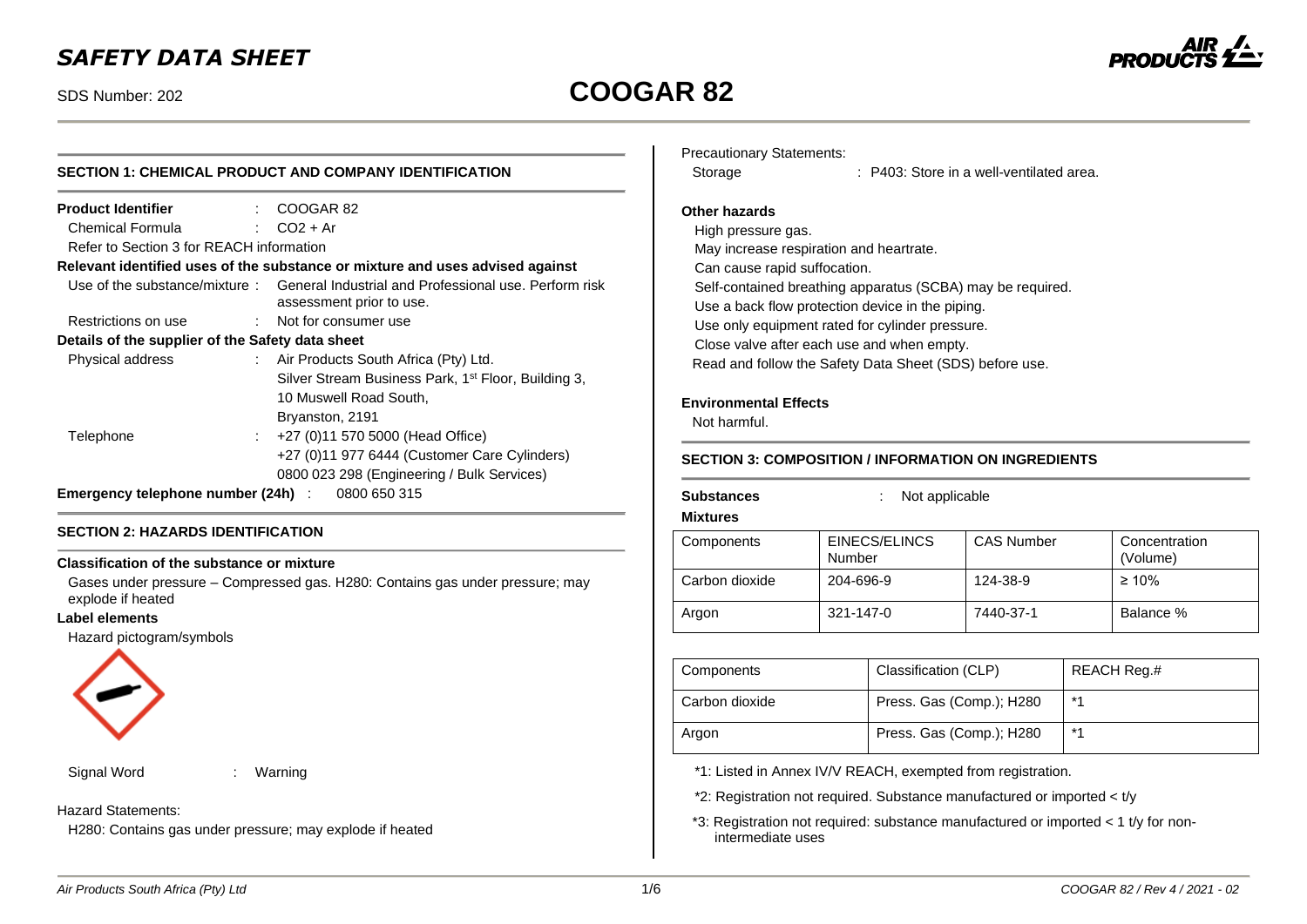# SDS Number: 202

Concentration is nominal. For the exact product composition, please refer to Air Products product specifications.

## **SECTION 4: FIRST AID MEASURES**

#### **Description of first aid measures**

| General advice | : Move victim to uncontaminated area wearing self-<br>contained breathing apparatus. Keep victim warm and<br>rested. Call a doctor. Apply artificial respiration if<br>breathing stopped.                                                                                                       |
|----------------|-------------------------------------------------------------------------------------------------------------------------------------------------------------------------------------------------------------------------------------------------------------------------------------------------|
| Eye contact    | : In case of direct contact with eyes, seek medical advice                                                                                                                                                                                                                                      |
| Skin contact   | Adverse effects not expected from this product                                                                                                                                                                                                                                                  |
| Ingestion      | Ingestion is not considered a potential route of<br>exposure.                                                                                                                                                                                                                                   |
| Inhalation     | : Move to fresh air. If breathing has stopped or is<br>laboured, give assisted respirations. Supplemental<br>oxygen may be indicated. If the heart has stopped,<br>trained personnel should begin cardiopulmonary<br>resuscitation immediately. In case of shortness of<br>breath, give oxygen. |
|                | Most important symptoms and effects, both acute and delayed                                                                                                                                                                                                                                     |
| Symptome       | Shivering fit, Sweeting, Blurred vision, Headache                                                                                                                                                                                                                                               |

Symptoms : Shivering fit. Sweating. Blurred vision. Headache. Increased pulse rate. Shortness of breath. Rapid respiration. Exposure to oxygen deficient atmosphere may cause the following symptoms: Dizziness. Salivation. Nausea. Vomiting. Loss of mobility/consciousness

#### **Indication of any immediate medical attention and special treatment needed**

Treatment : If exposed or concerned: Get medical attention/advice

#### **SECTION 5: FIRE-FIGHTING MEASURES**

#### **Extinguishing media**

| The product itself does not burn. Use extinguishing<br>Suitable extinguishing media:<br>media appropriate for surrounding fire. |                                        |  |  |
|---------------------------------------------------------------------------------------------------------------------------------|----------------------------------------|--|--|
| Extinguishing media which must not be used for safety reasons :                                                                 | Do not use water jet<br>to extinguish. |  |  |

#### **Specific hazards arising from the substance or mixture**

Upon exposure to intense heat or flame, cylinder will vent rapidly and or rupture violently. Product is non-flammable and does not support combustion. Move away from container and cool with water from a protected position. Keep containers and surroundings cool with water spray.

| <b>Advice for fire-fighters</b> | Wear self-contained breathing apparatus for fire-fighting<br>if necessary. Standard protective clothing and<br>equipment (Self Contained Breathing Apparatus) for fire<br>fighters. Standard protective clothing and equipment<br>(Self Contained Breathing Apparatus) for fire-fighting.<br>Standard EN 137-Self-contained open circuit<br>compressed air breathing apparatus with full face mask.<br>Standard EN 469-Protective clothing for fire-fighters.<br>Standard EN 659-Protective gloves for fire-fighters. |
|---------------------------------|-----------------------------------------------------------------------------------------------------------------------------------------------------------------------------------------------------------------------------------------------------------------------------------------------------------------------------------------------------------------------------------------------------------------------------------------------------------------------------------------------------------------------|
|---------------------------------|-----------------------------------------------------------------------------------------------------------------------------------------------------------------------------------------------------------------------------------------------------------------------------------------------------------------------------------------------------------------------------------------------------------------------------------------------------------------------------------------------------------------------|

#### **SECTION 6: ACCIDENTAL RELEASE MEASURES**

#### **Personal precautions, protective equipment and emergency procedures**

Gas/vapour heavier than air. May accumulate in confined spaces, particularly at or below ground level. Monitor carbon dioxide level. Evacuate personnel to safe areas. Wear selfcontained breathing apparatus when entering area unless atmosphere is proved to be safe. Monitor oxygen level. Ventilate the area.

| <b>Environmental precautions</b> | Do not discharge into any place where its accumulation                       |
|----------------------------------|------------------------------------------------------------------------------|
|                                  | could be dangerous. Prevent further leakage or spillage<br>if safe to do so. |
|                                  |                                                                              |

#### **Methods and materials for containment and cleaning up** : Ventilate the area.

Additional advice : If possible, stop flow of product. Increase ventilation to the release area and monitor oxygen level. If leak is from cylinder or cylinder valve, call the Air Products emergency telephone number. If the leak is in the user's system, close the cylinder valve, safely vent the pressure, and purge with an inert gas before attempting repairs.

**Reference to other sections** : For more information refer to Section 8 and 13.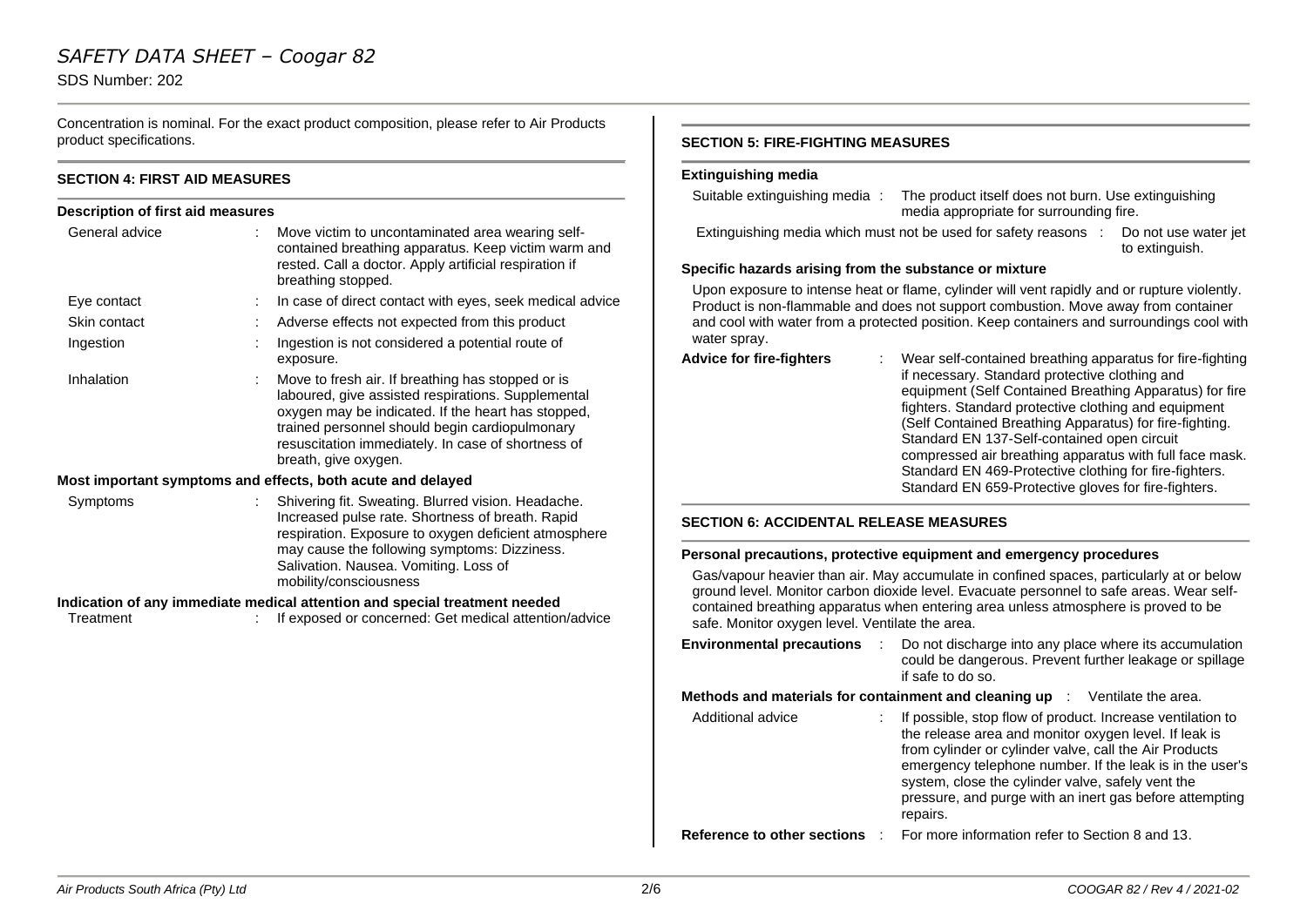SDS Number: 202

## **SECTION 7: HANDLING AND STORAGE**

#### **Precautions for safe handling**

Cylinders should be stored up right with valve protection guard in place and firmly secured to prevent falling or being knocked over. Use equipment rated for cylinder pressure. Protect cylinders from physical damage; do not drag, roll, slide or drop. Do not allow storage area temperature to exceed 50°C. Only experienced and properly instructed persons should handle compressed gases/cryogenic liquids. Before using the product, determine its identity by reading the label. Know and understand the properties and hazards of the product before use. When doubt exists as to the correct handling procedure for a particular gas, contact the supplier. Do not remove or deface labels provided by the supplier for the identification of the cylinder contents. When moving cylinders, even for short distances, use a cart (trolley, hand truck, etc.) designed to transport cylinders. Do not remove valve guards. Before connecting the container, check the complete gas system for suitability, particularly for pressure rating and materials.

Before connecting the container for use, ensure that back feed from the system into the container is prevented. Ensure the complete gas system is compatible for pressure rating and materials of construction. Ensure the complete gas system has been checked for leaks before use. Employ suitable pressure regulating devices on all containers when the gas is being emitted to systems with lower pressure rating than that of the container. Never insert an object (e.g., spanner/wrench, screwdriver, pry bar, etc.) into valve openings. Doing so may damage valve, causing a leak.

Open valve slowly. If user experiences any difficulty operating cylinder valve discontinue use and contact supplier. Close container valve after each use and when empty, even if still connected to equipment. Never attempt to repair or modify container valves or safety relief devices. Damaged valves should be reported immediately to the supplier. Close valve after each use and when empty. Do not subject containers to abnormal mechanical shocks which may cause damage to their valve or safety devices. Never attempt to lift a cylinder by its valve guard. Do not use containers as rollers or supports or for any other purpose than to contain the gas as supplied. Never strike an arc on a compressed gas cylinder or make a cylinder a part of an electrical circuit. Do not smoke while handling product or cylinders. Never re-compress a gas or a gas mixture without first consulting the supplier. Never attempt to transfer gases from one cylinder/container to another. Always use backflow protective device in piping. Never use direct flame or electrical heating devices to raise the pressure of a container. Containers should not be subjected to temperatures above 50°C. Prolonged periods of cold temperature below -30°C should be avoided.

#### **Conditions for safe storage, including any incompatibilities**

Full containers should be stored so that oldest stock is used first. Containers should be stored in a purpose-built compound which should be well ventilated, preferably in the open air. Stored containers should be periodically checked for general condition and leakage. Observe all regulations and local requirements regarding storage of containers. Protect containers stored in the open against rusting and extremes of weather. Containers should not be stored in conditions likely to encourage corrosion.

Containers should be stored in the vertical position and properly secured to prevent toppling. The container valves should be tightly closed and where appropriate valve outlets should be capped or plugged. Container valve guards or caps should be in place. Keep containers tightly closed in a cool, well-ventilated place. Store containers in location free from fire risk and away from sources of heat and ignition. Full and empty cylinders should be segregated. Do not allow storage temperature to exceed 50°C. Return empty containers in a timely manner.

#### **Technical measures/Precautions**

Containers should be segregated in the storage area according to the various categories (e.g., flammable, toxic, etc.) and in accordance with local regulations. Keep away from combustible material.

#### **SECTION 8: EXPOSURE CONTROLS AND PERSONAL PROTECTION**

# **Control parameters**

# **Exposure limit(s)**

| Carbon dioxide | Time Weighted Average (TWA): EH40<br>WFI             | 5,000 ppm   | $9,150 \text{ mg/m}^3$              |
|----------------|------------------------------------------------------|-------------|-------------------------------------|
| Carbon dioxide | Short Term Exposure Limit (STEL): EH40<br><b>WFI</b> |             | 15,000 ppm 27,400 mg/m <sup>3</sup> |
| Carbon dioxide | Time Weighted Average (TWA): EU ELV                  | $5,000$ ppm | $9,000 \text{ mg/m}^3$              |

#### **Exposure controls**

#### **Engineering measures**

Provide natural or mechanical ventilation to prevent accumulation above exposure limits. Provide natural or mechanical ventilation to prevent oxygen deficient atmospheres below 19.5% oxygen.

#### **Personal protective equipment**

| Respiratory protection   | Self-contained breathing apparatus (SCBA) or positive<br>pressure airline with mask are to be used in oxygen-<br>deficient atmosphere. Air purifying respirators will not<br>provide protection. Users of breathing apparatus must<br>be trained. |
|--------------------------|---------------------------------------------------------------------------------------------------------------------------------------------------------------------------------------------------------------------------------------------------|
| Hand protection          | : Wear work gloves when handling cylinders. Standard<br>EN 388- Protective gloves against mechanical risk. The<br>breakthrough time of the selected glove(s) must be<br>greater than the intended use period.                                     |
| Eye/ face protection     | Safety glasses recommended when handling cylinders.<br>Standard EN 166-Personal eye-protection.                                                                                                                                                   |
| Skin and body protection | Safety shoes are recommended when handling<br>cylinders. Standard EN ISO 20345- Personal protective<br>equipment-Safety footwear.                                                                                                                 |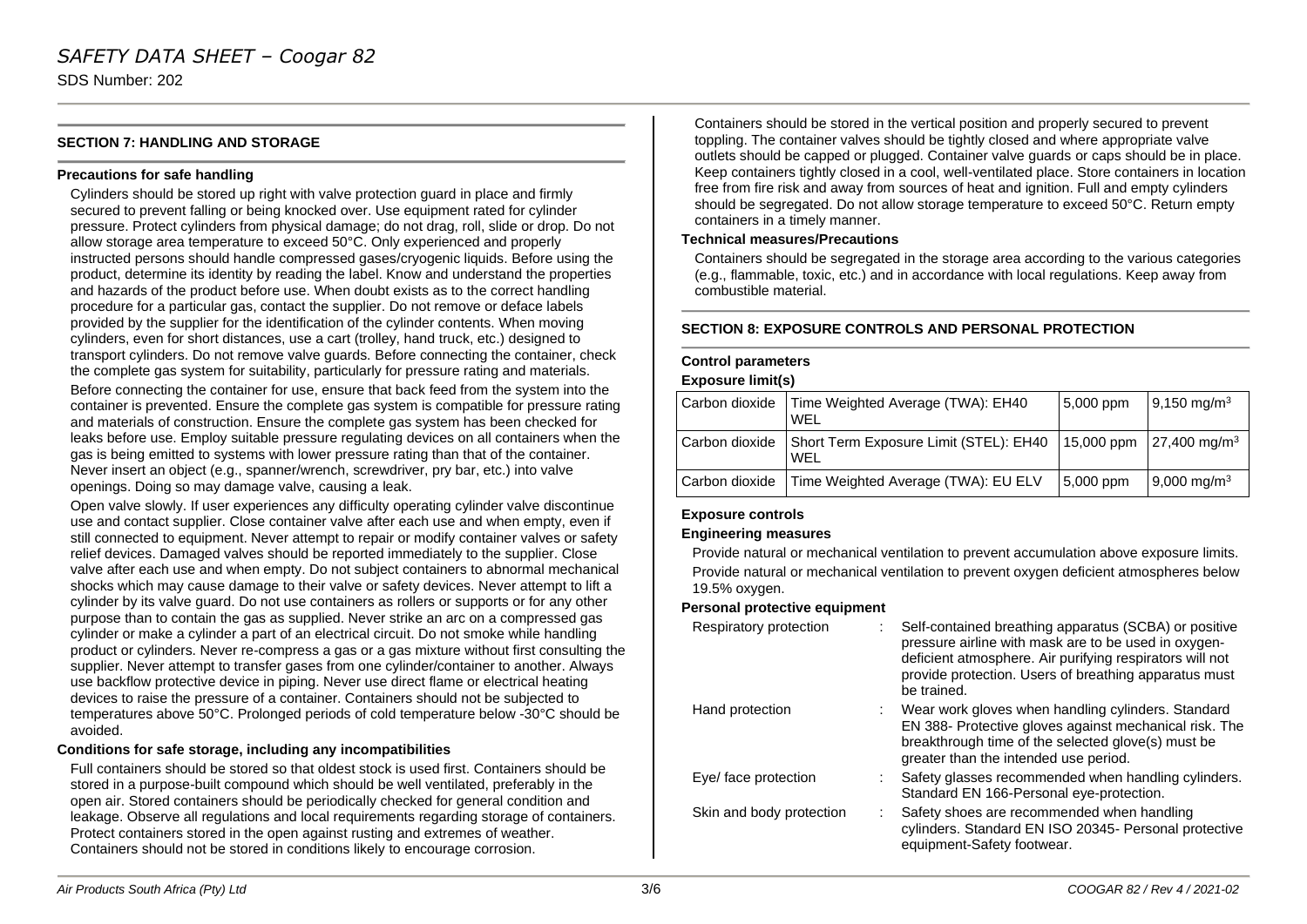# SDS Number: 202

| Special instructions for protection and hygiene                                       | Ensure adequate ventilation,                                                      |                                                              |                |                                                                                                                       |  |  |
|---------------------------------------------------------------------------------------|-----------------------------------------------------------------------------------|--------------------------------------------------------------|----------------|-----------------------------------------------------------------------------------------------------------------------|--|--|
| especially in confined areas.                                                         |                                                                                   | <b>SECTION 10: STABILITY AND REACTIVITY</b>                  |                |                                                                                                                       |  |  |
| Simple asphyxiant.<br>Remarks<br><b>SECTION 9: PHYSICAL AND CHEMICAL PROPERTIES</b>   |                                                                                   | <b>Reactivity</b>                                            |                | No reactivity hazard other than the effects described in the<br>sub-sections below.                                   |  |  |
|                                                                                       |                                                                                   | <b>Chemical Stability</b>                                    |                | Stable under normal conditions.                                                                                       |  |  |
| Information on basic physical and chemical properties                                 |                                                                                   | Possibility of hazardous reactions                           | $\sim 10^{-1}$ | No data available                                                                                                     |  |  |
| Form                                                                                  | Compressed gas.                                                                   | <b>Conditions to avoid</b>                                   |                | None under recommended storage and handling conditions                                                                |  |  |
| Colour                                                                                | Colourless gas                                                                    |                                                              | (Section 7)    |                                                                                                                       |  |  |
| Odour                                                                                 | Mixture contains one or more components which have<br>no odour warning properties | Incompatible materials<br>Hazardous decomposition products : | $\mathcal{L}$  | No data available<br>Under normal conditions of storage and use,                                                      |  |  |
| Molecular Weight                                                                      | 40.73g/mol                                                                        |                                                              |                | hazardous decomposition products should not                                                                           |  |  |
| Relative vapour density                                                               | 1.41 (air = 1) Heavier than air.                                                  |                                                              |                | be produced.                                                                                                          |  |  |
| Relative density                                                                      | Not applicable                                                                    | <b>SECTION 11: TOXICOLOGICAL INFORMATION</b>                 |                |                                                                                                                       |  |  |
| Vapour pressure                                                                       | No data available                                                                 |                                                              |                |                                                                                                                       |  |  |
| Density                                                                               | 0.0017g/cm <sup>3</sup> Note: (as vapour)                                         | Information on toxicological effects                         |                |                                                                                                                       |  |  |
| Specific Volume                                                                       | $0.59 \text{ m}^3/\text{kg}$                                                      | Likely routes of exposure                                    |                |                                                                                                                       |  |  |
| Melting/freezing point                                                                | No data available                                                                 | Effects on Eye                                               |                | In case of direct contact with eyes, seek medical advice                                                              |  |  |
| Boiling point/range                                                                   | $-111.8 °C$                                                                       | Effects on Skin                                              |                | Adverse effects not expected from this product                                                                        |  |  |
| Water solubility                                                                      | Not known but considered to have low solubility.                                  | Inhalation effects                                           |                | Concentration of 10% CO2 or more can produce                                                                          |  |  |
|                                                                                       | Partition coefficient n-octanol/water [log Kow] : Not known                       |                                                              |                | unconsciousness or death. Unlike simple asphyxiants,                                                                  |  |  |
| pH                                                                                    | Not applicable                                                                    |                                                              |                | carbon dioxide has the ability to cause death even when<br>normal oxygen levels (20-21%) are maintained. Carbon       |  |  |
| No reliable data available<br>Viscosity<br>Particle characteristics<br>Not applicable |                                                                                   |                                                              |                | dioxide is physiologically active, affective circulation and                                                          |  |  |
|                                                                                       |                                                                                   |                                                              |                | breathing. At concentrations between 2 and 10%, carbon                                                                |  |  |
| Upper and Lower explosion /flammability limits :                                      | Non flammable                                                                     |                                                              |                | dioxide can cause nausea, dizziness, headache, mental<br>confusion, increased blood pressure and respiratory rate. In |  |  |
| Flash point                                                                           | Not applicable<br>$\mathbb{R}^n$                                                  |                                                              |                | high concentrations may cause asphyxiation. Asphyxiation                                                              |  |  |
| Auto-ignition temperature                                                             | Non flammable                                                                     |                                                              |                | may bring about unconsciousness without warning and so                                                                |  |  |
| Decomposition temperature                                                             | Not applicable                                                                    |                                                              |                | rapidly that victim may be unable to protect themselves                                                               |  |  |
| Other information                                                                     |                                                                                   | Ingestion effects                                            |                | Ingestion is not considered a potential route of exposure                                                             |  |  |
| Explosive properties                                                                  | Not applicable                                                                    | Symptoms                                                     |                | Exposure to oxygen deficient atmosphere may cause the                                                                 |  |  |
| Oxidizing properties                                                                  | No data available                                                                 |                                                              |                | following symptoms: Dizziness. Salivation. Nausea.<br>Vomiting. Loss of mobility/consciousness. Shivering fit.        |  |  |
| Odour threshold                                                                       | Odour threshold is subjective and inadequate to warn of<br>overexposure           |                                                              |                | Sweating. Blurred vision. Headache. Increased pulse rate.<br>Shortness of breath. Rapid respiration.                  |  |  |
| Evaporation rate                                                                      | Not applicable                                                                    |                                                              |                |                                                                                                                       |  |  |
| Flammability (solid, gas)                                                             | Refer to production classification in Section 2                                   |                                                              |                |                                                                                                                       |  |  |

Note: Properties are nominal and may vary due to the composition of the gas mixture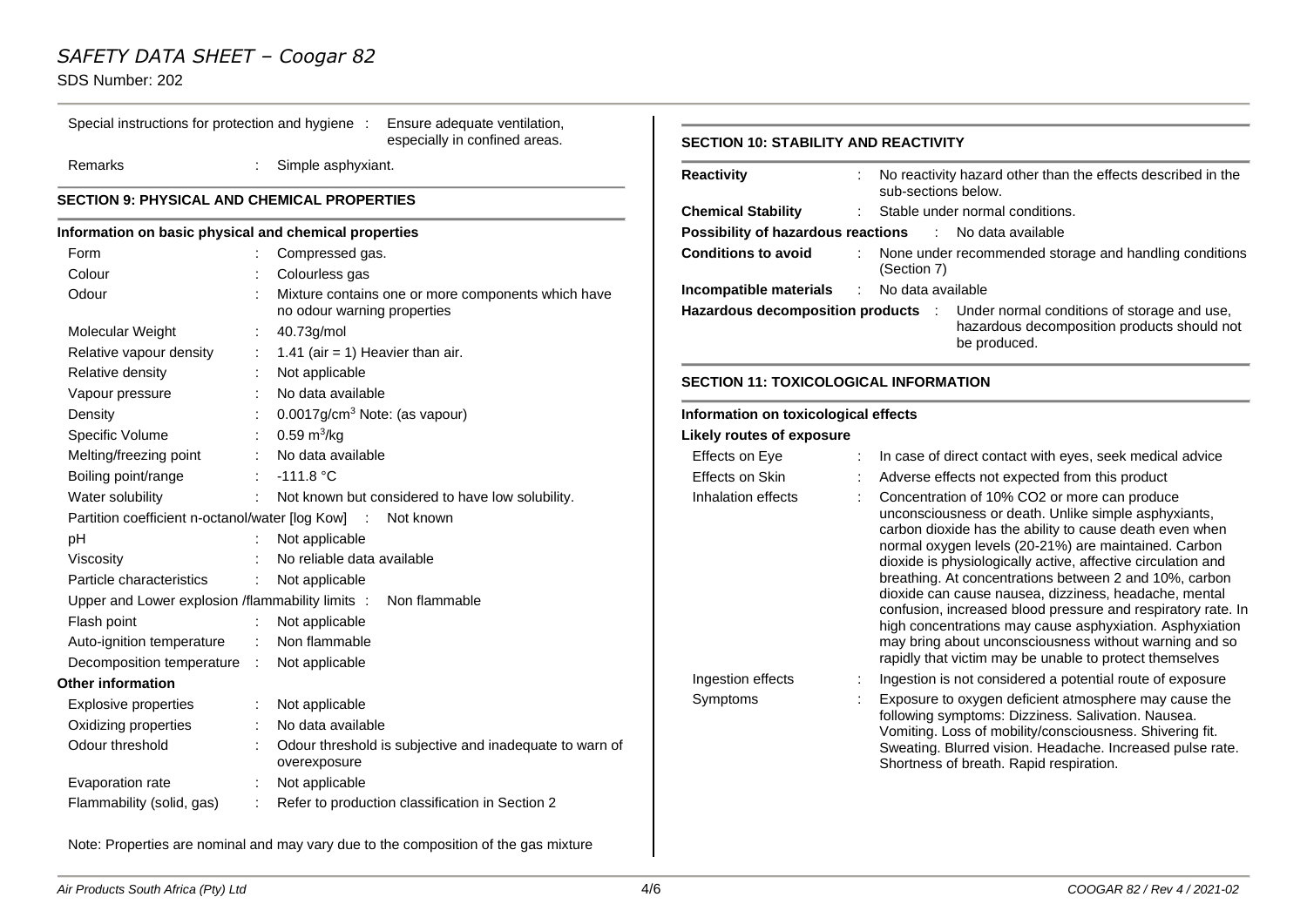# SDS Number: 202

| .                                                   |                               |                                                                                                                                                                                                                                                                                                                                                                                                                                                         |
|-----------------------------------------------------|-------------------------------|---------------------------------------------------------------------------------------------------------------------------------------------------------------------------------------------------------------------------------------------------------------------------------------------------------------------------------------------------------------------------------------------------------------------------------------------------------|
| Acute oral toxicity                                 |                               | No data available on the product itself                                                                                                                                                                                                                                                                                                                                                                                                                 |
| Acute inhalation toxicity                           |                               | Unlike simple asphyxiants, carbon dioxide has the ability to<br>cause death even in normal oxygen levels (20-21%) are<br>maintained. 5% CO2 has been found to act synergistically<br>to increase the toxicity of certain other gases (CO, NO2).<br>CO2 has been shown to enhance the production of<br>carboxy-or met- haemoglobin by these gases possibly due<br>to carbon dioxide's stimulatory effects on the respiratory<br>and circulatory systems. |
| Acute dermal toxicity                               | $\mathcal{L}_{\mathcal{A}}$   | No data available on the product itself                                                                                                                                                                                                                                                                                                                                                                                                                 |
| Skin corrosion/irritation :                         |                               | No data available                                                                                                                                                                                                                                                                                                                                                                                                                                       |
| Serious eye damage / irritation : No data available |                               |                                                                                                                                                                                                                                                                                                                                                                                                                                                         |
| Sensitization                                       |                               | : No data available                                                                                                                                                                                                                                                                                                                                                                                                                                     |
| Chronic toxicity or effects from long term exposure |                               |                                                                                                                                                                                                                                                                                                                                                                                                                                                         |
| Carcinogenicity                                     | t.                            | No data available                                                                                                                                                                                                                                                                                                                                                                                                                                       |
| Reproductive toxicity                               | $\mathcal{L}_{\mathcal{L}}$ . | No data available on the product itself                                                                                                                                                                                                                                                                                                                                                                                                                 |
| Germ cell mutagenicity :                            |                               | No data available on the product itself                                                                                                                                                                                                                                                                                                                                                                                                                 |
|                                                     |                               | Specific target organ systemic toxicity (single exposure)<br>t.<br>No data available                                                                                                                                                                                                                                                                                                                                                                    |
|                                                     |                               | Specific target organ systemic toxicity (repeated exposure)<br>No data available<br>t.                                                                                                                                                                                                                                                                                                                                                                  |
| Aspiration hazard                                   | $\mathcal{L}$                 | No data available                                                                                                                                                                                                                                                                                                                                                                                                                                       |

# **SECTION 12: ECOLOGICAL INFORMATION**

#### **Toxicity**

Aquatic toxicity : No data is available on the product itself.

Toxicity to fish-components

| Carbon dioxide | LC50(1h): 240mg/l | Species: Rainbow trout<br>(Oncorhynchus mykiss). |
|----------------|-------------------|--------------------------------------------------|
| Carbon dioxide | LC50(96h): 35mg/l | Species: Rainbow trout<br>(Oncorhynchus mykiss). |

Toxicity to other organisms : No data is available on the product itself.

**Persistence and degradability** No data available on the product itself

| <b>Bioaccumulative potential</b> | Refer to Sections 9 "Partition Coefficient (n-<br>octanol/water)".                   |
|----------------------------------|--------------------------------------------------------------------------------------|
| Mobility in soil                 | Because of its high volatility the product is unlikely to<br>cause ground pollution. |

# **Other adverse effects**

This product has no known eco-toxicological effects.

| Effect on the ozone layer       | : No known effects from this product                                            |
|---------------------------------|---------------------------------------------------------------------------------|
| Ozone Depleting Potential       | <b>None</b>                                                                     |
| Effect on global warming        | When discharged in large quantities may contribute to<br>the greenhouse effect. |
| <b>Global Warming Potential</b> | $: 1$ (Carbon dioxide)                                                          |

# **SECTION 13: DISPOSAL CONSIDERATION**

| Waste treatment methods | Contact supplier if guidance is required. Return unused                   |
|-------------------------|---------------------------------------------------------------------------|
| Contaminated packaging  | product in original cylinder to supplier.<br>Return cylinder to supplier. |

# **SECTION 14: TRANSPORT INFORMATION**

| <b>ADR</b>               |   |                                                |
|--------------------------|---|------------------------------------------------|
| UN/ID No.                | ÷ | UN1956                                         |
| Proper shipping name     |   | COMPRESSED GAS, N.O.S. (Argon, Carbon dioxide) |
| Class or Division        |   | 2                                              |
| <b>Tunnel Code</b>       |   | (E)                                            |
| Label(s)                 |   | 2.2                                            |
| ADR/RID Hazard ID no.    |   | 20                                             |
| Marine Pollutant         |   | <b>No</b>                                      |
| IATA                     |   |                                                |
| UN/ID No.                |   | <b>UN1956</b>                                  |
| Proper shipping name     |   | Compressed gas, n.o.s. (Argon, Carbon dioxide) |
| Class or Division        |   | 2.2                                            |
| Label(s)                 |   | 2.2                                            |
| Marine Pollutant         |   | <b>No</b>                                      |
| <b>IMDG</b>              |   |                                                |
| UN/ID No.                | ÷ | <b>UN1956</b>                                  |
| Proper shipping name     |   | COMPRESSED GAS, N.O.S. (Argon, Carbon dioxide) |
| <b>Class or Division</b> |   | 2.2                                            |
| Label(s)                 |   | 2.2                                            |
| Marine Pollutant         |   | No                                             |
| Segregation Group        |   | None                                           |